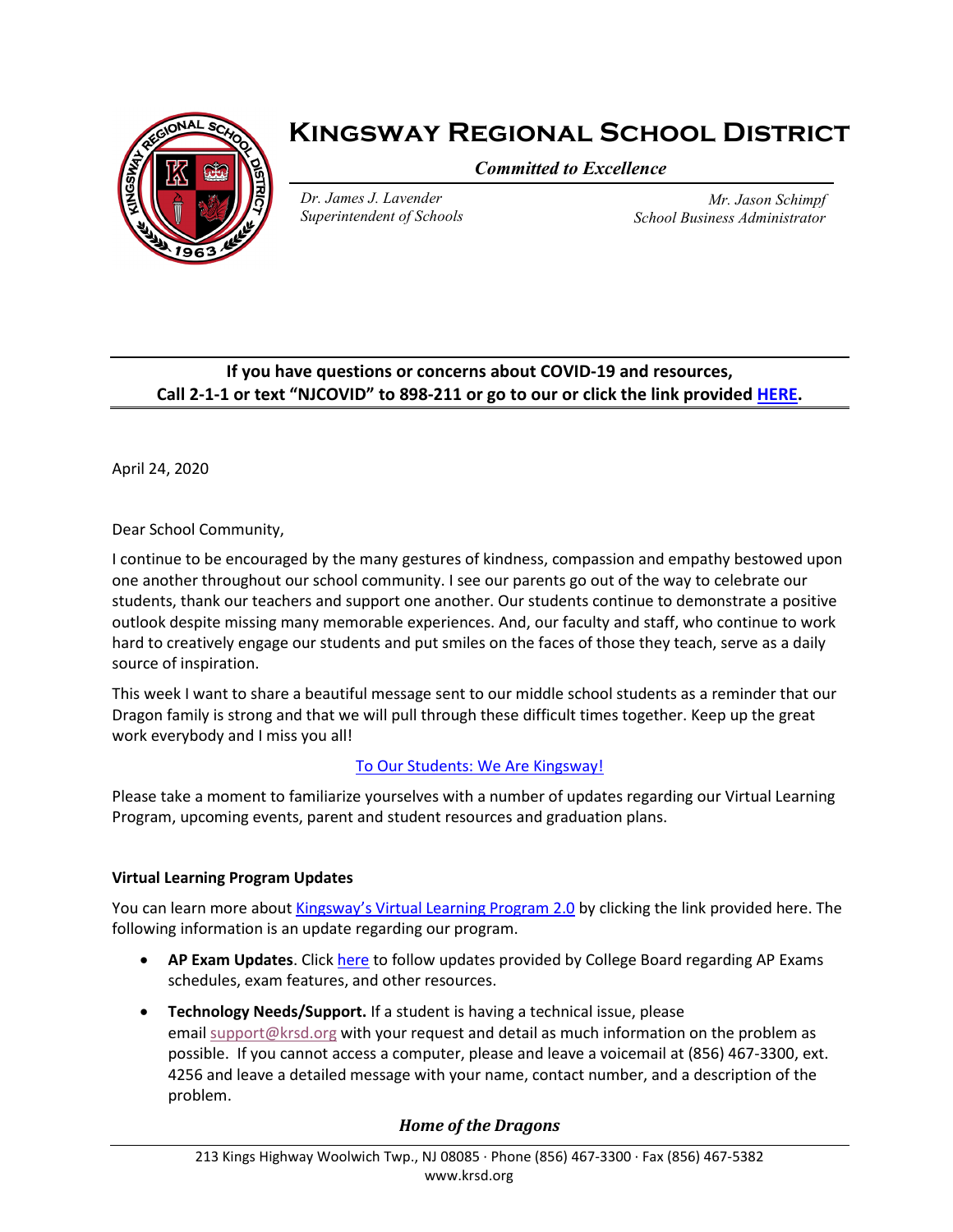• **Grading Policies.** We recognize the use of our traditional grading policy may be difficult to rely on in this present environment. Therefore, as we continue with our Virtual Learning Program during Semester 2, students should continue to (1) engage routinely, (2) complete their assignments and, (3) reflect on feedback provided to them from their teachers. Any modifications to grading policies during virtual learning will undoubtedly factor in regular student participation in these three areas. At present, our administrative team is working closely with teacher leaders to devise progressive measures that will take into consideration the many challenges impacting the teaching and learning process.

## **Changes to Upcoming Orientations**

- **7<sup>th</sup> Grade Orientation.** All incoming 6<sup>th</sup> graders and their parents are invited to our virtual 7<sup>th</sup> Grade Orientation on Wednesday, May 20<sup>th</sup>. Details will be sent separately.
- **Regional Field Day.** This annual event for rising 7<sup>th</sup> graders has been rescheduled from May 15<sup>th</sup> to August 26<sup>th</sup>. Details to follow.
- **High School Academy Orientation.** This event has been scheduled for Tuesday, May 12<sup>th</sup> and will be conducted through a virtual format. An invitation to this group of students and parents will follow.
- **Scholastic (Avid) Night.** For rising 9<sup>th</sup> graders participating in our Scholastics Program, this event has been scheduled for August 26<sup>th</sup>.

#### **Class Trip Cancellations**

- **7th Grade Camp Ockanickon and 8th Grade Spirit of Philadelphia Trips.** These trips have unfortunately been canceled.
- **Senior Trip to Disney.** This trip has been canceled and full refunds secured for all students/parents. A [separate letter](https://www.krsd.org/cms/lib/NJ01912751/Centricity/Domain/121/Superintendents%20Senior%20Trip%20Canceled%204.23.2020%20UPDATED.pdf) was sent on April 23<sup>rd</sup> to our seniors/parents. Seniors who planned to attend this trip have received an email asking them to submit specific information so that we can process refunds.
- **World Language Trips.** These summer 2020 trips have been canceled. A [separate letter](https://www.krsd.org/cms/lib/NJ01912751/Centricity/Domain/121/Superintendents%20France%20and%20Costa%20Rica%20Trips%20Canceled%204.23.2020%20UPDATED.pdf) was sent to our families on April 24<sup>th</sup> and outlines the very generous refund policy.

## **Celebrations & Student Recognition**

- **8th Grade Celebration.** Plans are underway to celebrate our 8th graders through a virtual format on June 19<sup>th</sup>. Details to follow.
- **Celebrating Our Seniors Video.** Plans are underway to develop a senior video, highlighting posthigh school plans. Seniors will be asked to submit an image representing the college, military or employer they will join after high school. Please look for an email in the coming days from Guidance Supervisor, Mr. Schiff, who will be soliciting this information.



*Commitment to Excellence*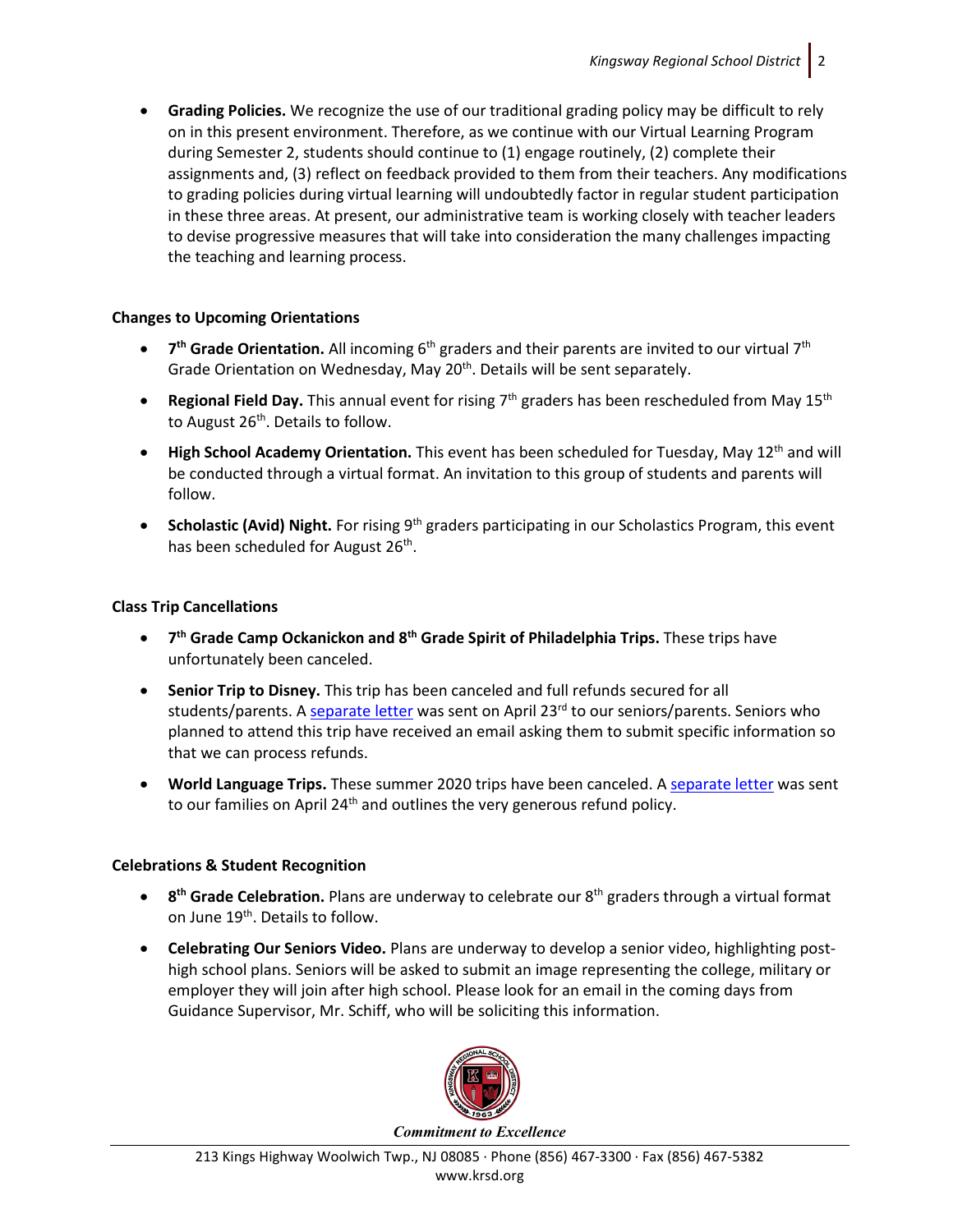- **Senior Scholarships/Awards Banquet.** We are in the process of sorting through and naming senior scholarship and award recipients. Our Annual Senior Awards Banquet will be conducted on Thursday, June 11<sup>th</sup> through a virtual format. Details to follow.
- **High School Prom.** The present circumstances make this year's prom unlikely to occur as scheduled on June  $5<sup>th</sup>$ . However, in an effort to salvage prom, we are going to move prom to coincide with high school graduation. While hosting prom on the evening before graduation is not ideal, it provides our students with the best chance to host this wonderful event. Therefore, if graduation is moved to one of the alternative dates below, prom too will move accordingly. Please review the high school graduation options below.

## **High School Graduation**

We are committed to recognizing and celebrating our seniors at graduation. However, our plans are predicated upon social gathering restrictions being lifted. While we cannot anticipate what the State of New Jersey will do in this regard, we are moving ahead with plans for a "live event" as well as contingency plans to move graduation and/or conduct a virtual graduation, if necessary. Therefore, I provide you with these tentative plans so that our seniors, parents, faculty and staff can plan accordingly. Be advised that this situation is fluid and may require additional changes.

- **Option A: Live Graduation, Friday, June 19th**
	- o **Thursday, June 18th (10:00 am)** Graduation practice and gown/yearbook pickup.
	- o **Thursday, June 18th (6:00 pm)** Prom at Adventure Aquarium.
	- o **Friday, June 19th (6:00 pm)** Graduation will occur on Friday, June 19th, at the high school stadium (rain date Saturday, June 20<sup>th</sup> at 10:00 am).

## *In the event that prom and graduation cannot occur on June 19th, we will have the option to reschedule these events one week later as follows:*

- **Option B: Live Graduation, Friday, June 26th**
	- o **Thursday, June 25th (10:00 am)** Graduation practice and gown/yearbook pickup.
	- o **Thursday, June 25th (6:00 pm)** Prom at Adventure Aquarium.
	- o **Friday, June 26th (6:00 pm)**  Graduation will occur on Friday, June 26th, at the high school stadium (rain date Saturday, June 27<sup>th</sup> at 10:00 am).

# *In the event that prom and graduation cannot occur by June 26th, we will have the option to reschedule these events for mid-July as follows:*

- **Option C: Live Graduation, Friday, July 17th**
	- o **Thursday, July 16th (10:00 am)**  Graduation practice and gown/yearbook pickup.
	- o **Thursday, July 16th (6:00 pm)** Prom at Adventure Aquarium.
	- $\circ$  **Friday, July 17<sup>th</sup> (6:00 pm)** Graduation will occur on Friday, July 17<sup>th</sup>, at the high school stadium (rain date Saturday, July 18<sup>th</sup> at 10:00 am).